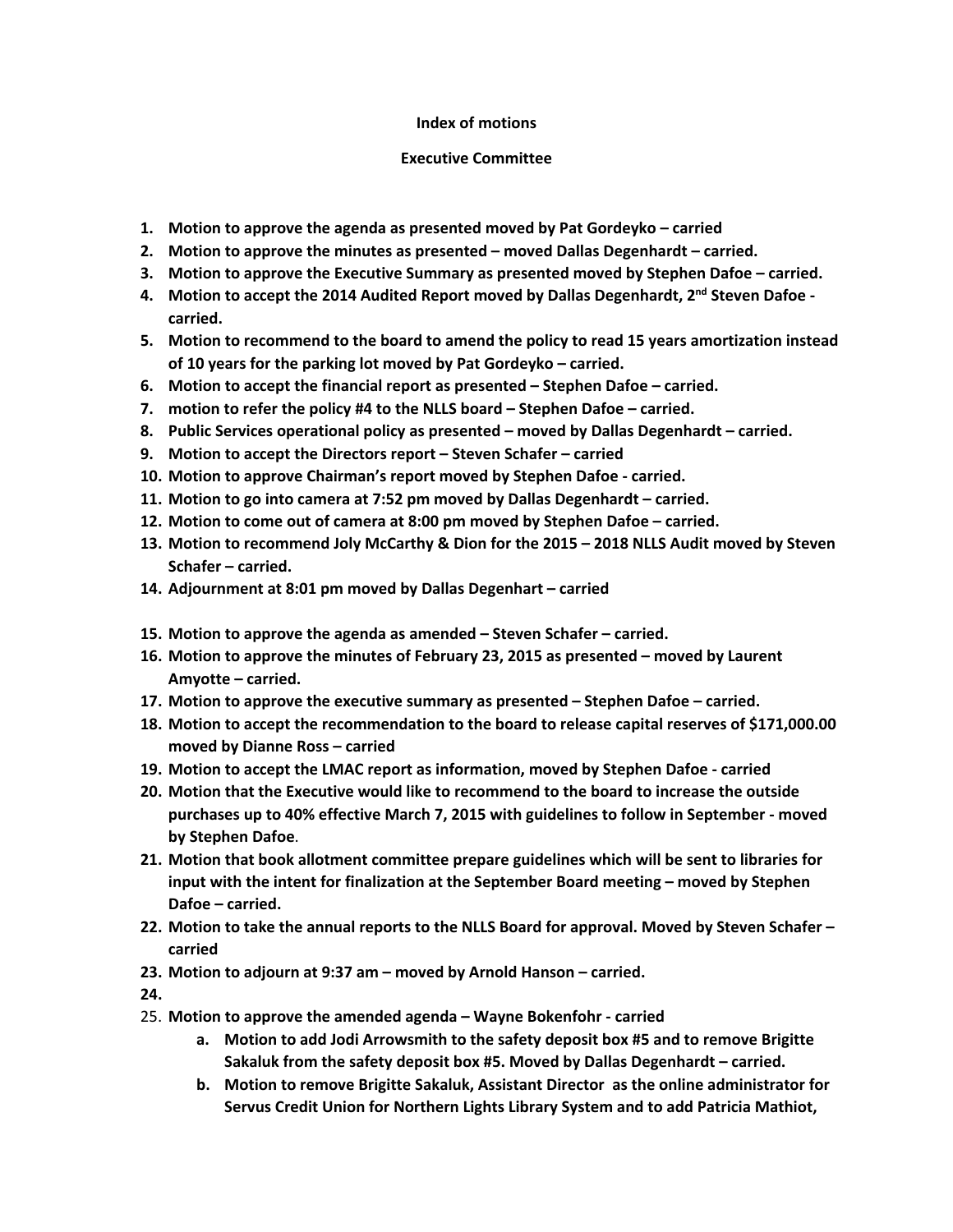**Executive Assistant as the online administrator for Northern Lights Library System – moved by Laurent Amyotte – carried**

- **c. Motion to remove the signing authorities of Brigitte Sakaluk, Assistant Director and Mircea Panciuk, Executive Director from the Servus Credit Union Accounts and to add Patricia Mathiot, Executive Assistant and Julie E. Walker, Bibliographic Services Consultant as signing authorities to the Servus Credit Union Accounts for Northern Lights Library System- moved by Laurent Amyotte – carried**
- **d. Motion to remove Brigitte Sakaluk from the company credit card and to add Diane Babcock to the company credit card. Moved by Wayne Bokenfohr – carried**
- **e. Motion to add Patrick Gordeyko as a board signing authority to the NLLS bank accounts at the Servus Credit Union– moved by Greg Barr – carried.**
- 26. **Motion to approve the Executive Committee minutes of March 7, 2015 – moved by Pat Gordeyko – carried.**
- 27. **Motion to approve the board meeting minutes of March 7, 2015 moved by Stephen Dafoe – carried.**
- 28. **Motion to approve the board briefs as presented approved by Greg Barr – carried.**
- **29.** In Camera **Motion to go into Camera at 5:30 pm – Wayne Bokenfohr – carried.**
- **30. Motion to come out of camera at 7:04 moved by Stephen Dafoe – carried.**
- **31. Motion to get PLSB to do an organizational review of NLLS and NLLS board as per the letter sent May 7, 2015 from Bonnie Gray - Moved by Vicky Lefebvre - carried**
- **32. Motion to authorize the chair to proceed with interim assistants for NLLS as per the in camera discussions – moved by Stephen Dafoe - carried.**
- **33. Motion to give the Chairman permission to contact the library managers to assist in the interim for NLLS moved by Dallas Degenhardt. – carried.**
- **34. Motion to defer the book allotment guidelines discussions to June 13th meeting moved by Stephen Dafoe – carried.**
- **35. Motion to hold the next Executive Committee meeting on June 13th at 10:00 am moved by Greg Barr – carried.**
- **36. Motion to approve the LMAC report as presented – moved by Stephen Dafoe – carried**
- **37. Motion to approve the financial report as presented – moved by Dallas Degenhart –carried**
- **38. Motion to accept the Chairman's report as information – moved by Stephen Dafoe – carried.**
- **39. Motion to cover the \$75.00 for each of the outlets for Lac La Biche County Libraries and ACLM for this year and is subject to review yearly– moved by Stephen Dafoe – carried.**
- **40. Motion that Julie Walker will attend the committees that past Director sat on and will report back to the executive to carry back to the board moved by Wayne Bokenfohr –carried.**
- **41.** Adjournment Dallas adjourn at 7:58 pm.

**42.**

- **43. Motion to approve the agenda as amended**
- **44. Motion to approve the minutes and executive summary as amended**
- **45. Motion to go into camera at 10:30 am**
- **46. Motion to come out of camera at 10:57 am**
- **47. Motion to recommend to the Board to approve the Executives recommendation to contract a recruiting firm to find suitable candidates for the position of Executive Director. The fee is not to exceed 25% for the Executive Directors Salary. Moved by Pat Gordeyko –carried.**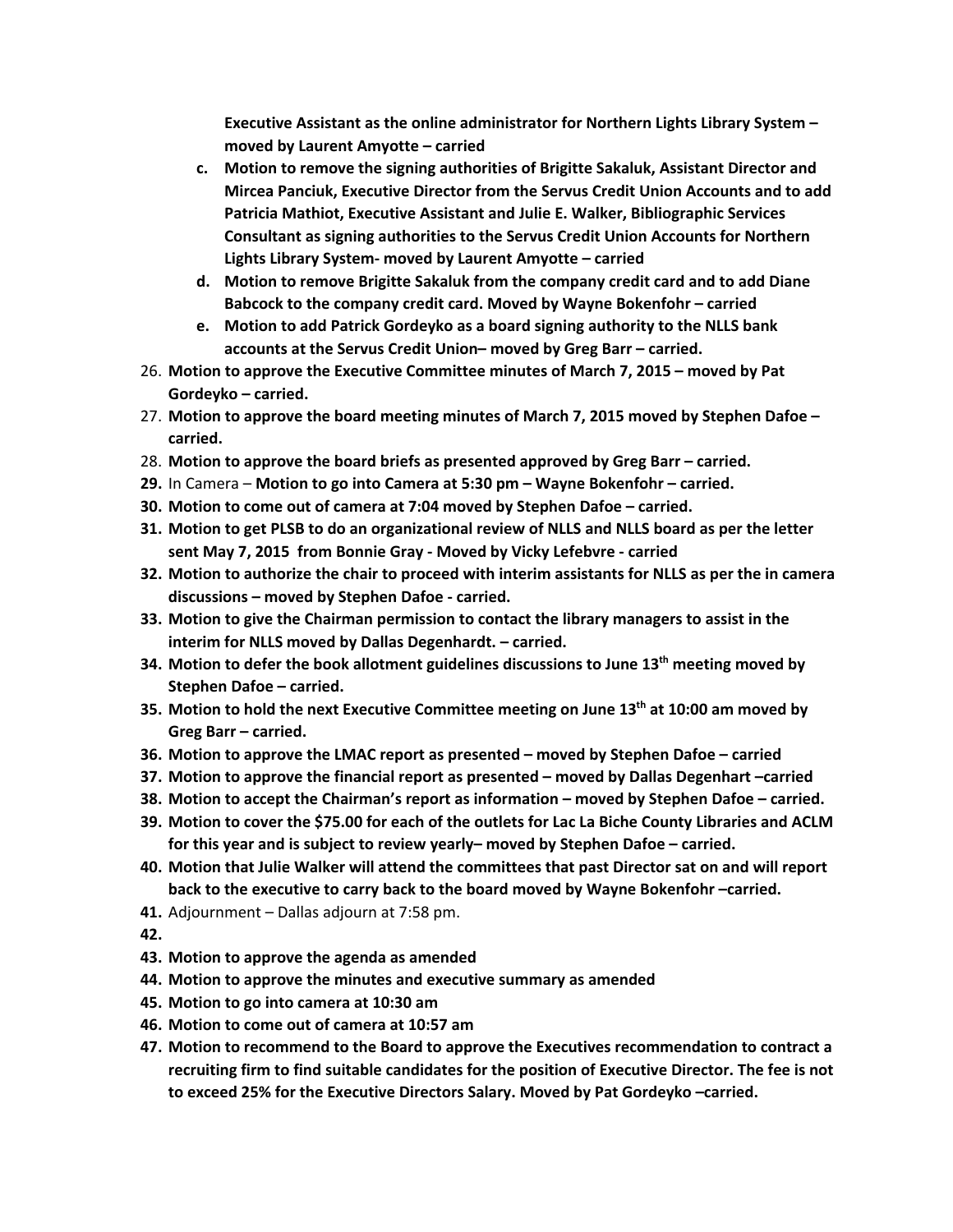- **48. Motion to appoint Julie Walker as an interim FOIP Coordinator. Moved by Dallas Degenhardt – carried.**
- **49. Motion that the Executive have IT to instruct staff how to use blind carbon copy on all group and mass emails to provide best practise with respect to FOIP legislation. Moved by Stephen Dafoe –carried.**
- **50. Motion to appoint Patricia Mathiot as an interim Financial Officer for Northern Lights Library System moved by Wayne Bokenfohr – carried.**
- **51. Motion to have departments begin budget process by looking at upcoming needs and potential efficiencies in preparation for both budget process and organizational review. Moved by Stephen Dafoe –carried.**
	- **a. Motion that all department heads attend all Executive Committee meetings from this point on. Moved by Dianne Ross – carried.**
- **52. Motion to approve the financial report as presented moved by Dallas Degenhardt – carried.**
- **53. Motion to appoint Julie Walker as interim Executive Director effective June 13, 2015moved by Steven Schafer – carried.**
- **54. Motion to accept the Chairman's report for information moved by Dallas Degenhardt – carried**
- **55. Motion to approve the agenda as amended – Wayne Bokenfohr – carried.**
- **56. Motion to approve the Executive Committee minutes of June 13th as amended – Stephen Dafoe – carried**
- **57. Motion to accept as information moved by Stephen Dafoe – carried. (library secondment)**
- **58. Motion - a. the 2014 and 15 budget be sent to the executive committee for review, b. have the departments prepare a list of needs and reductions for the 2016 budget, c. Budget committee review, d. budget committee to meet and discuss the budget, e. the budget will be reviewed quarterly or semi-annually moved by Stephen Dafoe – carried.**
- **59. Motion to accept the financial report as information moved by Wayne Bokenfohr – carried**
- **60. Motion to accept as information – Stephen Dafoe – carried**
- **61. Motion to move acceptance of the LMAC report – Dallas Degenhardt – carried**
- **62. Motion to accept the interim Directors report – Dianne Ross - Carried**
- **63. Motion to go in to camera at 7:33 moved by Wayne Bokenfohr – carried.**
- **64. Motion to come out of camera at 8:53 moved by Dallas Degenhardt – carried.**
- **65. Motion to re-affirm that Julie Walker is the interim Director moved by Vicky Lefebvre – carried.**
- **66. Motion to separate HR from payroll files moved by Wayne Bokenfohr –carried.**
- **67. Motion to secure cabinets and have a lock box with codes for HR and all keys are to remain in the building in accordance with best practises moved by Steven Schafer – carried.**
- **68. Motion to hire Toni May at \$25.00 per hour after background checks are made moved by Laurent Amyotte – carried.**
- **69. Motion to pay Maureen Penn a consultant fee of \$35.00 per hour on behalf of her time spent for NLLS – moved by Dallas Degenhardt – carried.**
- **70. Motion to nominate a Dallas Degenhardt(1), Wayne Bokenfohr(2), Steven Schafer(3) as an alternate for the interview process in case one individual of the three cannot attend – moved by Greg Barr.**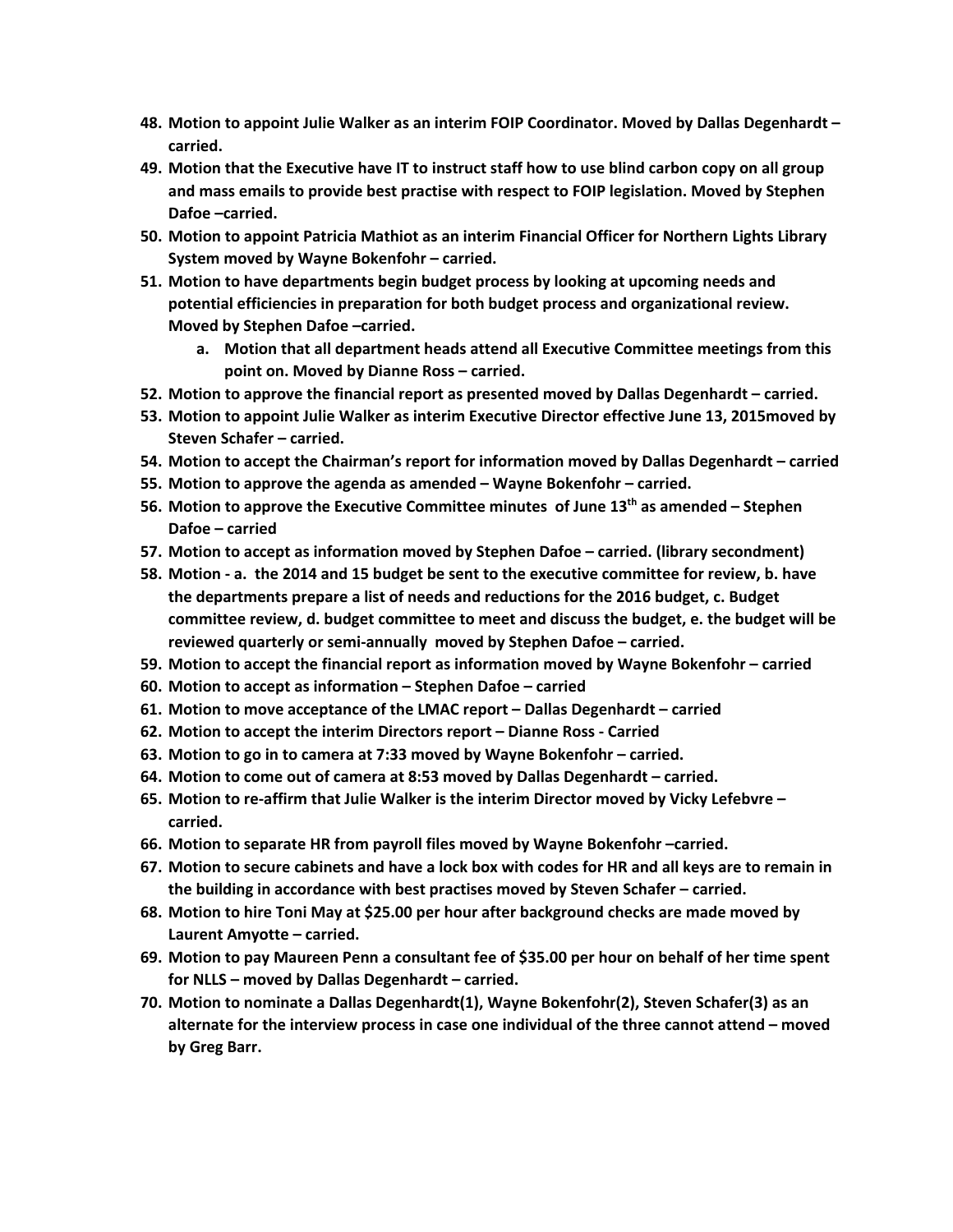- **71. Motion from the in camera session discussion that the acting director get paid an extra \$10.00 fee to her wage in the acting director role effective September 1, 2015. Moved by Dallas Degenhardt – carried.**
- 72. Adjournment **motion to adjourn at 9:03 pm moved by Pat Gordeyko – carried.**
- 73. **Motion to approve the Aug 17 Executive Committee minutes moved by Dallas Degenhardt – carried.**
- 74. **Motion to approve the September 12 Executive Committee meeting notes – moved by Stephen Dafoe – carried.**
- 75. **Motion to accept the proposed budget with the suggested changes and summary noted and forward to the NLLS Board. Moved by Dallas Degenhardt – carried.**
- 76. **Motion to accept the financial report as presented – Patrick Gordeyko – carried.**
- 77. **Motion to use the money from the server project to train the NLLS Network Analysts – moved by Dallas Degenhardt – carried.**
- 78. **Motion to approve the interim Directors report moved by Dallas Degenhardt- carried. Motion to go into camera at 7:32 pm moved by Wayne Bokenfohr – carried**
- 79. **Motion to come out of camera at 8:22 pm moved by Laurent Amyotte**
- 80. **Motion to pay NLLS staff a 1.5% bonus for recognition of work done while in transition from May 1 – December 31, 2015 moved by Vicky Lefebvre – carried**
- 81. **Motion to adjourn at 8:25 pm moved by Dallas Degenhardt – carried.**
- 82. **add in camera, professional development – moved by Pat Gordeyko – carried.**
- 83. **Motion to go in camera at 8:31 am. – Moved by Dallas Degenhardt – carried**
- 84. **Motion to come out of camera at 9:05 am. Moved by Greg Barr – carried**
- 85. **Motion to send a letter of offer to the new Executive Director – moved by Greg Barr - carried**
- 86. **Motion to accept the minutes of October 19th as presented – Laurent Amyotte – carried.**
- 87. **Motion to approve the financial report as reported – moved by Dallas Degenhart – carried**
- 88. **Motion to move the budget as amended and present to the NLLS Board– Dallas Degenhart – carried**
- 89. **Motion to have December 25 - Dec 31, 2015 and Jan 1, 2016 as paid days for NLLS staff moved by Wayne Bokenfohr – carried**
- 90. **Motion to go forward with a staggered start for the RFD– moved by Wayne Bokenfohr – carried**
- 91. **Motion to approve the purchase of the ProMaster van moved by Laurent Amyotte – carried.**
- 92. **Motion to purchase the commercial fridge as per the quote received. Moved by Laurent Amyotte – carried**
- **93. Motion to adjourn the meeting at 10:03 am moved by Dallas Degenhardt – carried.**
- 94. **Motion for nominations cease – Laurent Amyotte –carried**
- 95. **Motion to give gift cards to the NLLS staff moved by Gregg Barr – carried – 2 opposed**
- **96. Motion to adjourn the meeting at 2:47 pm moved by Greg Barr – carried**
- 97. **motion to approve the agenda as amended moved by Wayne Bokenfohr – carried**
- 98. **Motion to approve the minutes of November 7, 2015 moved by Laurent Amyotte – carried**
- 99. **Motion to approve the financial report as presented moved by Greg Barr, 2nd Wayne Bokenfohr – carried**
- 100. **Motion to accept the Director's report moved by Pat Gordeyko, 2nd Laurent Amyotte – carried**